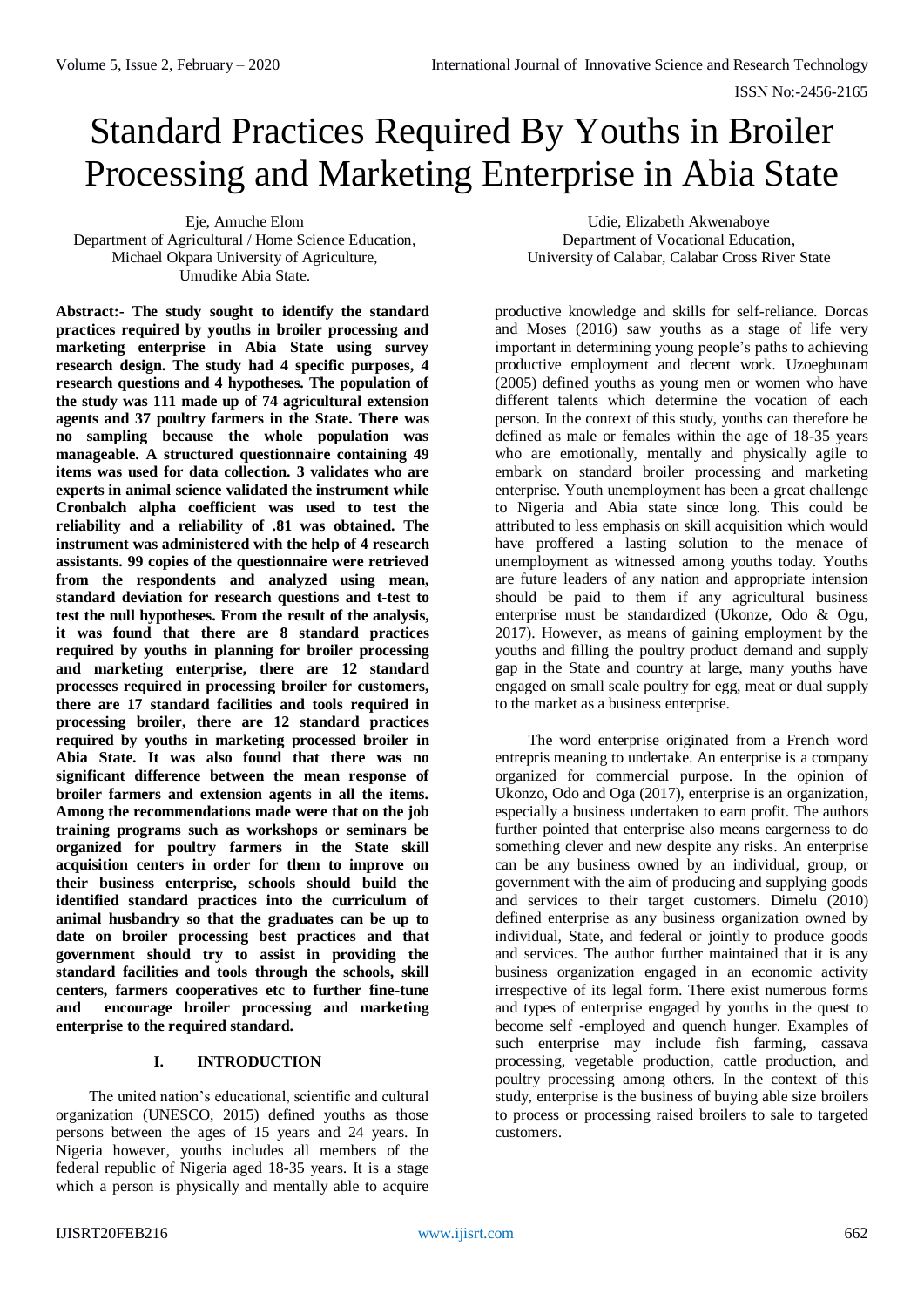Poultry as a general term encompassing the raising and processing of different kinds domestic birds has grown to become the world's most acceptable source of protein meats. Meanwhile, the increasing demand for meat especially poultry products is a call for a better approach towards standardizing their enterprise. Poultry as used in agricultural business is generally refers to all domesticated birds kept for the purpose of egg and or meat production which includes chickens, fowls, turkeys, ducks, geese etc (UNESCO, 2015). Poultry production has grown worldwide ranging from simple backyard coops to highly sophisticated and advanced production system backed up with advanced technological facilities at all stages of production especially breeding and processing. Modern poultry production relies on a sophisticated network of enterprise which ranges from feed milling, storage and delivery, hatcheries, breeding programs and their facilities, slaughtering plants and other processing and marketing facilities. (Gates & Overhaults 2001). However, broiler which is the meat purpose poultry has gained much patronage than other forms of poultry thus making broiler an enterprise of interest among small, medium and large scale agricultural business operators. Boiler is a meat purpose poultry preferred by many consumers. Broiler has a very short growth cycle and is also internationally accepted among other special advantages that have continued to trigger the enterprise. Broiler as a business enterprise in the context of this study deals with all the standard processes involved in processing table size broiler for customers and marketing them for profit.

The term standard is used to refer to rules or principle that is recognized and accepted as a baseline for judgment. It is a level of generally acceptable quality or quantity attainment. Shatmora (2009) defined standard as a measure or model accepted for comparative evaluation of an event, object or activity. In the opinion of Esiatman (2013), standard is an acceptable consent by an acceptable authority as a basis of comparism. It is a specified rule or limit approved for compliance by a recognized and authoritative agency or professional body as a minimum or maximum benchmark. In the context of this study, standard is referred as principles or rules set by professionally recognized agencies regarding the activities, processes, instruments, tools, or facilities required by youths in broiler processing and marketing as a business enterprise in Abia State Nigeria. Broiler processing enterprise in Abia State and Nigeria has continued to operate in a small scale and local level with less sophisticated facilities as can be evidenced by the findings of Oladiran and Kabir (2015) that the Nigeria poultry industry is characterized by prevalence poultry diseases including zoonotic diseases due to poor and irregular compliance to the professional standard. Though there has been considerable growth of the Nigerian poultry sector, but this is with a significant contribution from backyard poultry flocks whose owners can hardly perform to at least the minimum required standard. These low level poultry production subsector, together with free range chickens, supply the majority of poultry in Nigerian live bird markets thereby paying less attention to processing practices (Adene & Oguntade, 2008). Moreso,

this type of production has limited provisions for biosecurity and poultry health. Birds reach the market without adequate veterinary care and supervision. The consumer expects to get meat from healthy birds under conditions which will assure elimination of diseased material and freedom from contamination and adulteration and this can only be achieved through standardized processing practices before getting to the consumers. It is common knowledge that the application of the principles of meat hygiene cannot be entrusted to Abia State and Nigeria butchers and similar personnel since they are primarily concerned with profits and other interests, not always consistent with good practices of food handling as it is recommended by the standard practices.

The high prevalence of poultry diseases in Nigeria including zoonotic diseases raises concern about the quality and safety of poultry slaughtered for human consumption (Aboaba & Smith, 2005; Muhammad *et al.,* 2010; Durosinlorun *et al.,* 2010; Solomon *et al.,* 2011). In addition, during poultry processing, carcasses are introduced into a common bath that permits crosscontamination between infected and uninfected carcasses. Defeathering and scalding processes may permit crosscontamination between infected and uninfected carcasses (Berrang *et al.,* 2000; Nde *et al.,* 2007). Moreso, the cleanliness and wholesomeness of poultry bear a direct relation to the kind of facilities that make up the environment (Ghafir *et al.,* 2007; Sampers *et al.,* 2010). The role of modern organized slaughtering procedure is in line with the standard practices which is to segregate dead and moribund animals from otherwise healthy ones, condemn parts of the carcasses with signs of systemic disease, condemn parts of the carcasses affected with localized disease or abnormalities, and reduce microbial contamination from enteric pathogens, while preventing the introduction of chemical and physical hazards into finished products. This has not been significantly achieved in our system of poultry processing.

It is therefore necessary that each step in the dressing of the carcass and related activities receive the attention of a trained inspector in line with the standard as contained in the meat Law of (1968), Food and Drug Act (1974) and Animal Diseases (Control) Act (1988). The extent of consumer protection provided by an inspection service depends upon the effectiveness of the inspection system and the authority of the inspection agency to enforce relevant public health regulations but it is so unfortunate that the Nigeria public health inspection officers has proved to be directly or indirectly inactive (Libby,2005).

The advent of highly pathogenic avian influenza (HPAI) in the country in 2006 has brought to light the need for appropriate re-organization of broiler processing. There are no standard poultry processing facilities in the State and just few in the Country as a whole. The public health problems that emanated from the decay of infrastructure and lack of control in the slaughter of broiler meat is also visible in poultry processing throughout Nigeria. Most of the existing facilities in the country are in poor conditions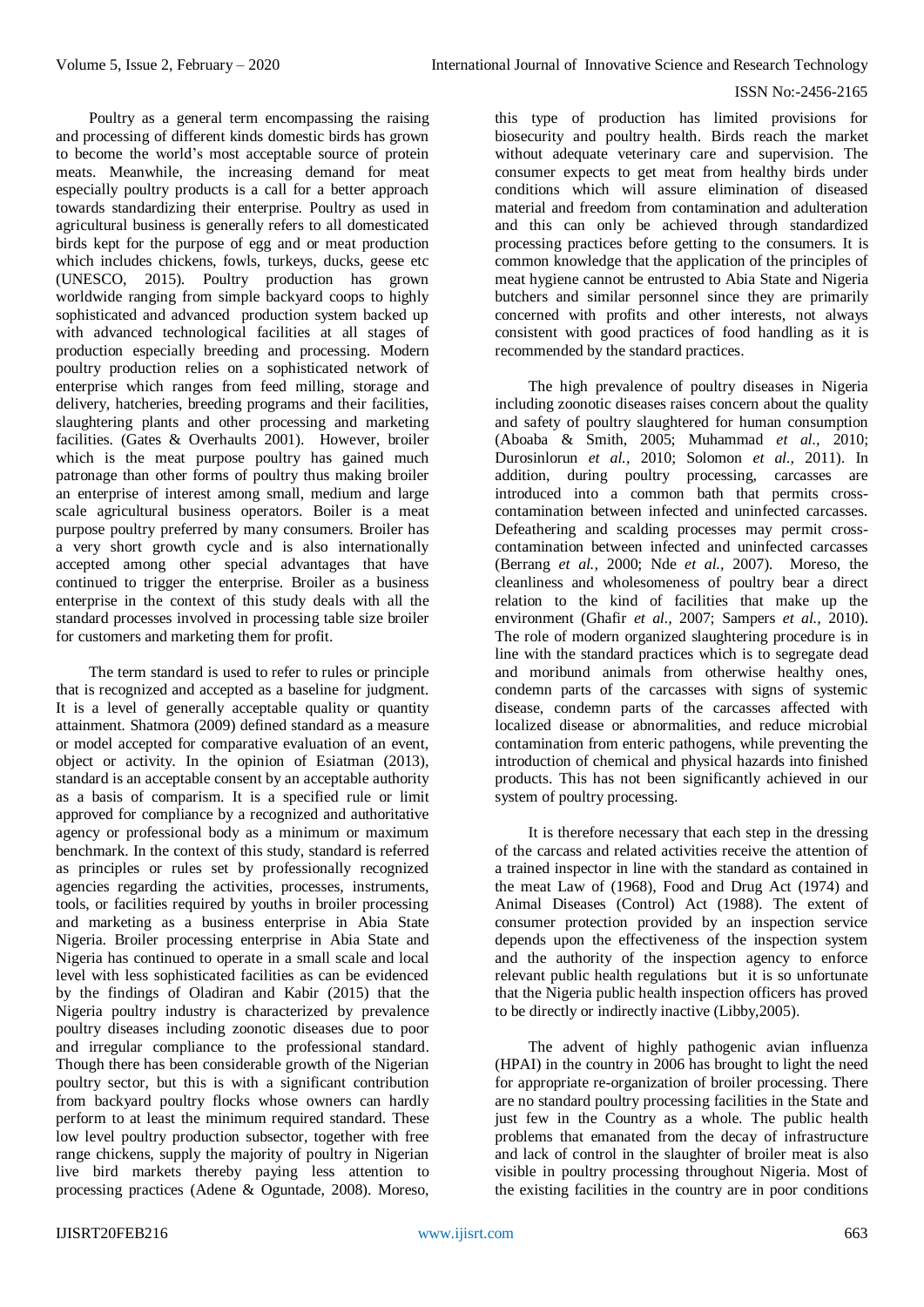in terms of the location, hygiene and other biosecurity indices as outlined in the regulatory standard, hence creating opportunity for the spread of poultry diseases and zoonoses (AICP, 2008; Pagani *et al*, 2008).

From the above review, it can be deduced that broiler processing in Abia State and Nigeria require modern processing and marketing skills that will suit the global and trending standards. This study shall focus on the practices required to standardize broiler processing as an independent enterprise. Such practices as standardizing the planning processes of broiler processing and marketing enterprise, standardizing the facilities, tools and methods adopted in processing of broiler for customers and standardizing the processes involved in marketing of the processed broiler.

Planning are activities involved in preparing for what is needed tomorrow today. Banga and Shama (2012) saw planning as an activity that deals with what has to be done tomorrow to be ready today. It is the process of articulating and arranging in order all activities involved in achieving a goal. In the view of Nwobasi (2012), planning is a mental process requiring the use of intellectual faculties, imagination, foresight and sound judgment to decide in advance as to what is to be done, how and where it is to be done, who will do it and how the results are to be evaluated. Planning deals with thinking before doing. Planning could also mean accessing the future and making provisions for it (Banga & Shama, 2012). Planning in the context of this study has to do with maintaining a laid down principle while making arrangements to embark on broiler processing and marketing enterprise. Eze, Anyiro and Chukwu (2012 found that planning is fundamental to ensuring technical efficiency in broiler production enterprise. Jenifer *et al* (2009) identified that standard broiler processing enterprise planning practice involves identification of suitable sites for the slaughter house, identification of possible customers, setting enterprise objectives, sourcing capital, identifying tools and facilities necessary to set up the enterprise among others. With the rigid and standard plan of the enterprise, the processing activities can follow suit.

Processing in any agricultural enterprise are activities involved in transforming a product into a more useful form. Standard broiler processing practices as outlined in the national regulatory standard involves the following steps according to South Africa poultry association SAPA (2012)**,** reception, slaughter, scalding, defeathering, singering, washing, eviscering, chilling, packing, storage and dispatch. Modern abattoir broiler processing is almost generally automatic, in large and medium scale processing; the bird is hung upside down by the leg from an overhead conveyor which further carries them to a highly organized processing system, they are electronically stunned, killed, scaled and defeathered by machine.( FAO, 2016). In larger scale production, automatic evisceration machine is utilized while in lower or medium scale of about 100 birds per hour, evisceration, neck and gizzard removal is done manually with a simple processing instrument. When broiler birds are transported to processing facilities the

following principles in birds transfer shall be applied. The driver of the vehicle transporting poultry shall be a responsible person with a valid and appropriate driver's license and trained in the transporting of livestock. The standards also stipulates that the drivers of vehicles used for transporting livestock shall be trained in the transporting of livestock and shall have telephone numbers of the owners of the animals and emergency telephone numbers at all times during a journey. Drivers shall at all times be able to perform their duties in an expert and responsible manner. Drivers shall not handle a vehicle in a manner that might cause the transported animals to slip, fall or suffer injury.

The standard also stipulates the facilities and tools to be utilized in the processing of broiler for customers, the standard guide as to the type of facilities to be used in poultry processing are as outlined below depending on the scale of the enterprise or number of birds.

- 1. 4 Cone killing stand
- 2. Stunning/Sticking knife
- 3. Dry plucking machine
- 4. Holding table
- 5. Feather bins  $\times$  2
- 6. Mobile racks  $\times$  2
- 7. Wash hand basin  $\times$  2
- 8. Scale
- 9. Cleaning equipment/hose lines (High pressure power washer)
- 10. Insect electrocutors  $\times$  2
- 11. Electrical fittings
- 12. 12 Drainage fittings
- 13.Ceiling fans
- 14. Office equipment: Desk, table, chairs, filing cabinet, telephone etc
- 15.Changing room equipment: Lockers, benches, sanitary ware, showers etc
- 16. Laundry equipment: Sink, cupboard, clothes lines etc
- 17.Boot wash

Upon successful processing of broiler, they are exchanged for money through the process of marketing.

Marketing is finding out what customers want and supplying it at a profit. The process is customer oriented. The customer will not buy an unwanted product. The product must be provided at a profit. Profit provides the incentive to continue with the business. The potential for increased profits offers the main incentive to develop and supply a variety of products to tempt the customer (SAPA, 2012). The activities involved in marketing include the collection, evaluation and dissemination of marketing information; planning and scheduling of next processing action; forming contracts between buyers and sellers; constant improvement of all post-harvest activities; and cocoordinating inputs, including transport, credit, health care etc. FAO (2016) outlined the points below as a guide to profitable marketing of processed broiler.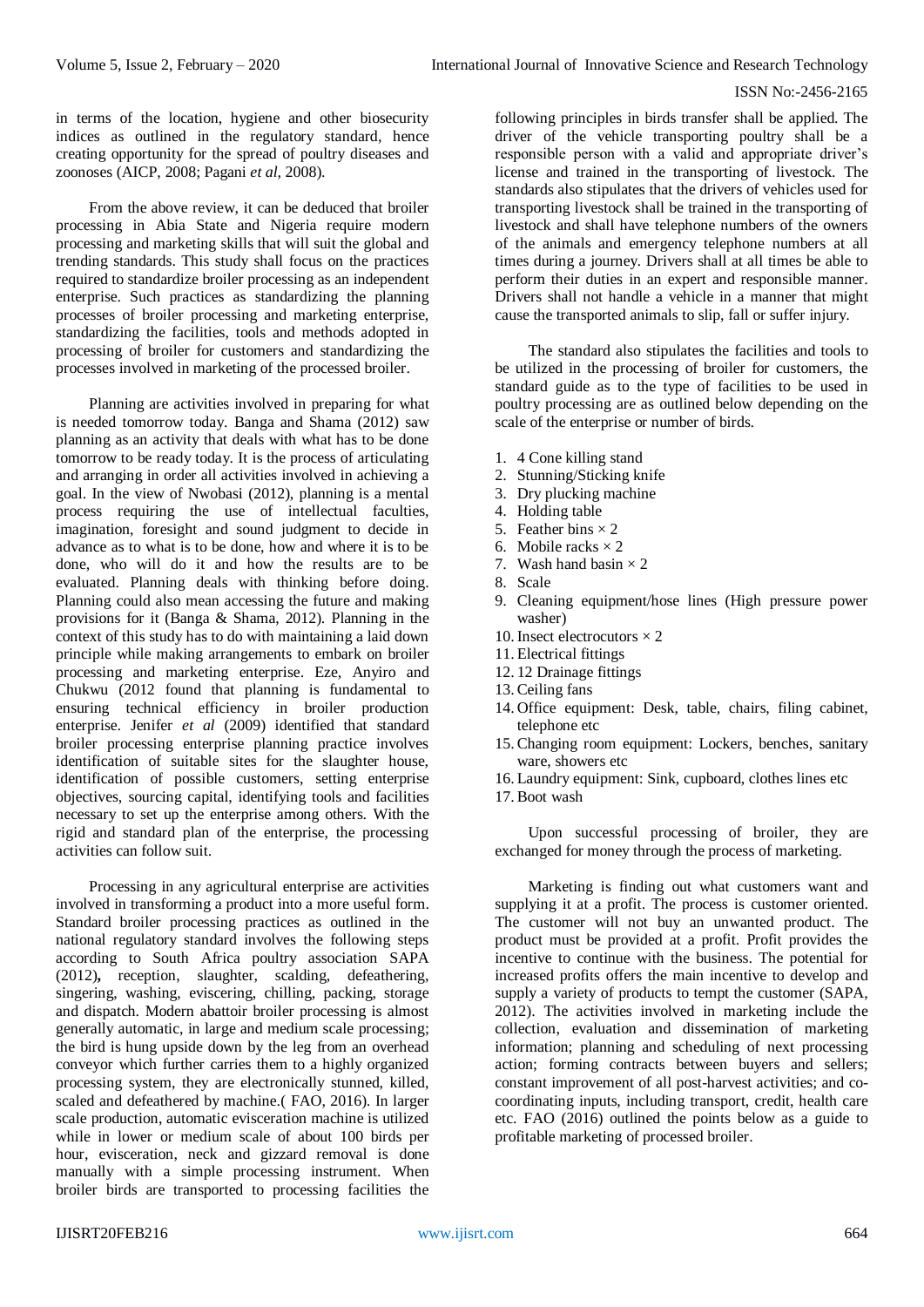- Poultry should be supplied from an accredited abattoir.
- There are many contacts to be made in the marketing structure. For example, producers, buyers, sellers and customers. All have information indicating the product which the customer demands.
- Customers expect poultry to be a constant product, not chaining with season, time of day, severity of rains etc.
- The customers expect a constant throughput, not expecting serious shortfalls or gluts. Production schedules need full control.
- The product may be subject to the laws of supply and demand. An oversupply will lead to a fall in price and profitability. An undersupply may cause a rise in price but the customer may purchase other products to the detriment of later sales.
- Markets can be supplied under contract. For example, a particular buyer may want a constant order filled each week to a particular products specification for which he will pay a premium.
- There is a standard of quality which the market demands. Customers will not return to buy more if the product is unwholesome. At point of purchase, quality relates to presentation as much as anything else. Assessment of quality by the customer may be fairly subjective if not almost unreasonable. Customers may look at the colour of the meat. They may also look at the colour of the wrapper.
- The market may respond to advertising.
- Test marketing the product may or may not indicate the results of implementation of a full marketing strategy.

Usually, product are exchanged for cash at the point of sale but the processor may reach supply agreement with other enterprise that utilize broiler products such as restaurants, hotels, festive centers etc. in developed countries, products are also recommended for sale through bartering system whereby processed broiler is exchanged for other product of the owners interest (FAO, 2016).

From the foregone, it can be deduced that the Nigeria system of broiler processing and marketing enterprise is still below the global standard in terms of processing techniques, facilities and marketing strategies adopted.

### **II. STATEMENT OF THE PROBLEM**

The practice of broiler processing as an enterprise has witnessed low improvement pace in Abia State and Nigeria at large. Poultry farmers prefer selling their table size birds alive to customers who cut them in their preferred way and discard the by- products carelessly not minding the laid down standard and the implications on the environment. Broiler and general poultry processing in the State have since years long been practiced in an unorganized manner usually within the major poultry markets. Buyers are observed sending their birds to the local processors who only manually kill the birds with knife, defeather them and in few cases cut off some designated parts thus creating more jobs for the owner after paying for the services of a processor. In developed countries, stipulated standards

regarding how birds should be caught, handled, killed and processed manually or mechanically are strictly maintained or face a fine. Broiler processing require strict adherence to the stipulated standards of practice both at small, medium or large scale enterprises. Despite the daily increase in the number of broiler producers and consumers, processors still fall below the regulations regarding the practice. Broiler producers and processors still lack the standard knowledge and skills required in broiler processing. There seems to be a huge and worrisome gap between the processors and the standard practices required in broiler processing, hence the need for this study to identify the standard practices required in broiler processing in the study area.

# **III. PURPOSE OF THE STUDY**

The major purpose of this study is to identify the practices required by youths in standardizing broiler processing and marketing enterprise in Abia State. Specifically, the study tends to identify

- $\triangleright$  The standard practices required by youths in planning broiler processing and marketing enterprise in Abia State.
- $\triangleright$  The standard practices required by youths in processing broiler for customers in Abia State.
- $\triangleright$  The standard facilities and tools required by youths in processing broiler in Abia State.
- $\triangleright$  The standard practices required by youths in marketing processed broiler in Abia State.

### **IV. RESEARCH QUESTIONS**

The following research questions were asked and answered for the study

- $\triangleright$  What are the standard practices required by youths in planning broiler processing and marketing enterprise in Abia State?
- $\triangleright$  What are the standard practices required by youths in processing broiler for customers in Abia State?
- $\triangleright$  What are the standard facilities and tools required by youths in processing broiler in Abia State?
- $\triangleright$  What are the standard practices required by youths in marketing processed broiler in Abia State?

### **V. HYPOTHESIS**

The following hypothesis were tested at 0.05 level of significant

- $\triangleright$  There is no significance difference between the mean response of broiler farmers and extension agents on the standard practices required by youths in planning broiler processing and marketing enterprise in Abia State.
- $\triangleright$  There is no significance difference between the mean response of broiler farmers and extension agents on the standard processes required by youths in processing broiler for customers in Abia State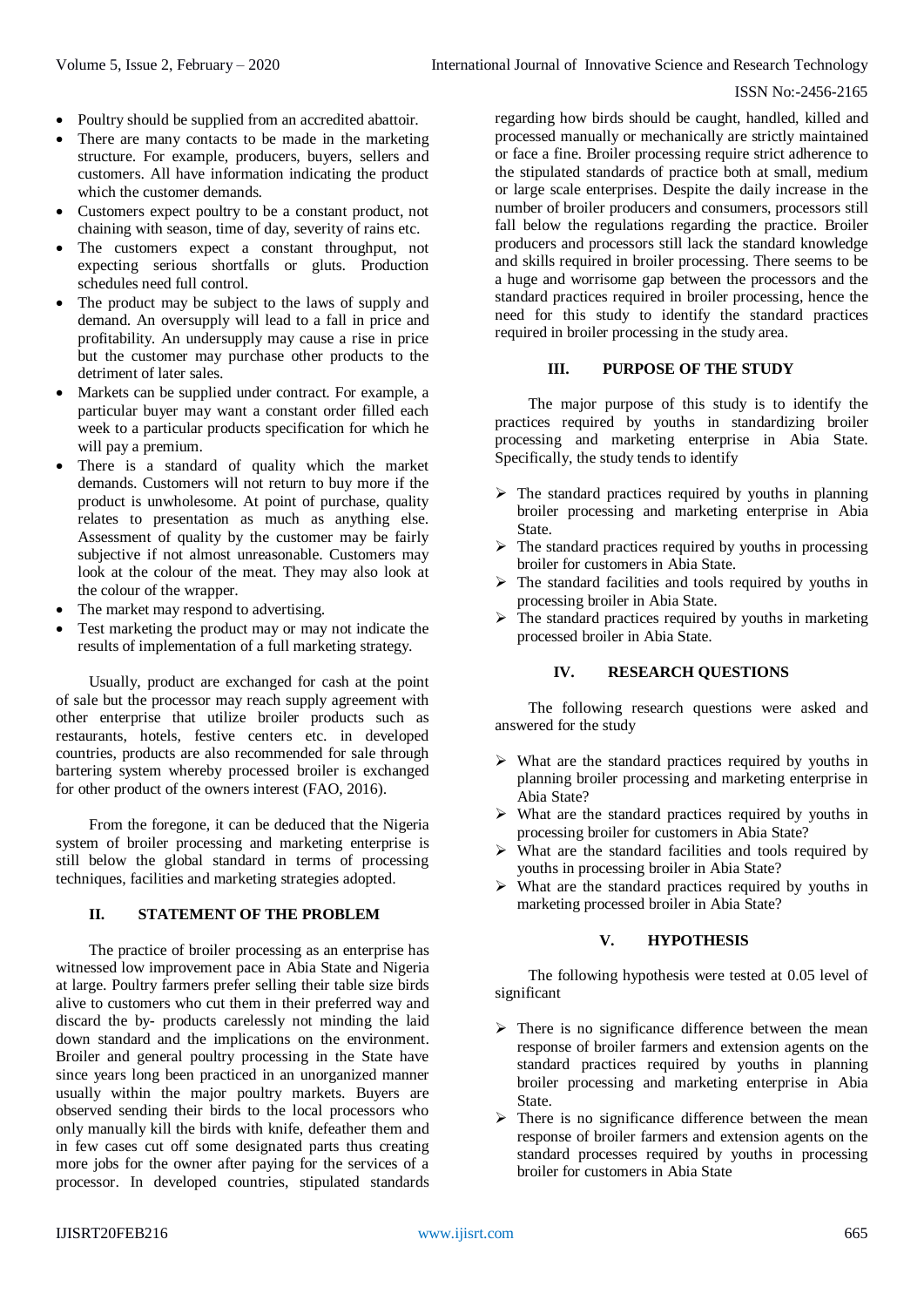- $\triangleright$  There is no significance difference between the mean response of broiler farmers and extension agents on the standard facilities and tools required by youths in processing broiler in Abia State
- $\triangleright$  There is no significance difference between the mean response of broiler farmers and extension agents on the standard practices required by youths in marketing processed broiler in Abia State.

# **VI. RESEARCH METHOD**

Survey research design was adopted for the study. The area of the study is Abia state with three agricultural zones. The population of the study was 111 consisting of 74 agricultural extension agents and 37 poultry farmers in Abia State. The whole population was used because the number is manageable by the researcher. The instrument used for data collection was a structured questionnaire containing 49 items. The questionnaire was scaled in four point rating scale of highly required H.R-4points, moderately required M.R-3points, slightly required SR-2points and not required N.R- 1point. The instrument was

validated by three experts in in the Department of Agricultural Education of Michael Okpara University of Agriculture Umudike. Cronbach alpha was used to test the reliability of the instrument and a reliability of 0.89 was obtained. 20 copies of the instrument were administered to farmers and extension agents in Imo State and their responses used to test the reliability. The instrument was administered using four research assistants and 99 copies of the instrument was retrieved and analyzed using mean and standard deviation for research question and t-test for testing hypothesis. A cut off of 2.50was established and any item mean from 2.50 above was regarded as required practice in standardizing broiler processing and marketing enterprise and vice versa in Abia State. Also the null hypothesis of any item was accepted if calculated value is less than the table value at 0.05 level of significant.

### **VII. RESULTS AND FINDINGS**

**Research Question 1**: what are the standard practices required by youths in planning broiler processing and marketing enterprise in Abia State?

| S/N      | <b>ITEM STATEMENT</b>                                           | XI   | X2   | S1  | S <sub>2</sub> | t-cal | <b>RMK</b> |
|----------|-----------------------------------------------------------------|------|------|-----|----------------|-------|------------|
|          | Source for capital for the enterprise                           | 3.23 | 3.09 | .78 | .75            | .56   | R, NS      |
| $\gamma$ | Set enterprise objective                                        | 3.33 | 3.18 | .95 | .71            | .78   | $R$ , $NS$ |
| 3        | Identify tools and facilities needed                            | 3.20 | 2.85 | .69 | .99            | 51    | $R$ , $NS$ |
| 4        | Identify or define target customers                             | 3.10 | 2.86 | .86 | 81             | .54   | $R$ , $NS$ |
|          | Identify suitable site for the slaughter house considering such | 3.34 | 2.90 | .91 | .68            | .38   | $R$ , $NS$ |
|          | factors as, government laws, accessibility etc                  |      |      |     |                |       |            |
| 6        | Identify marketing rout or method                               | 3.22 | 3.05 | .77 | .86            | .40   | $R$ , $NS$ |
|          | Registration with relevant agencies and authorities             | 3.18 | 2.86 | .67 | .96            | .61   | $R$ , $NS$ |
| 8        | Identify needful workers                                        | 3.21 | 3.19 | .87 | .91            | .61   | R,NS       |

Table 1:- Mean rating and t-test result of respondents on the standard practices required by youths in planning broiler processing and marketing enterprise in Abia State

Result in table 1 above revealed that all the items had their mean ranging from 2.84 to 3.34 which is higher than the cut off of 2.50, this means that all the items are the standard practices required by youths in planning broiler processing and marketing enterprise in Abia State. Also all the items had their calculated value less than the t-value which is 1.96 at 0.05 level of significance thereby upholding the null hypothesis stated.

**Research Question 2**: What are the standard processes required by youths in processing broiler for customers in Abia State?

| S/N            | <b>ITEM STATEMENT</b>                                      | XI   | X <sub>2</sub> | S1  | S <sub>2</sub> | t-cal | <b>RMK</b> |
|----------------|------------------------------------------------------------|------|----------------|-----|----------------|-------|------------|
|                | Receive the bird in the slaughter house                    | 3.10 | 2.93           | .56 | .49            | .88   | $R$ , $NS$ |
| 2              | Slaughter the bird                                         | 3.34 | 3.02           | .61 | .51            | .74   | $R$ , $NS$ |
| 3              | Scald the bird                                             | 3.10 | 2.80           | .67 | .73            | .38   | $R$ , $NS$ |
| $\overline{4}$ | Defeather the bird                                         | 3.00 | 2.95           | .78 | .65            | .81   | R, NS      |
| 5              | Singer the bird                                            | 3.40 | 3.00           | .56 | .99            | .66   | $R$ , $NS$ |
| 6              | Wash the bird                                              | 3.14 | 2.93.          | .48 | .69            | .45   | $R$ , $NS$ |
| 7              | Eviscerate the bird                                        | 3.23 | 3.20           | .82 | .49            | .74   | $R$ , $NS$ |
| 8              | Chill the meat                                             | 3.41 | 3.38           | .49 | .77            | .57   | $R$ , $NS$ |
| 9              | Package the meat                                           | 3.17 | 3.14           | .90 | .88            | .58   | R, NS      |
| 10             | Store the meat                                             | 3.11 | 3.99           | .76 | .79            | .71   | R, NS      |
| 11             | Dispatch to customers through outlined marketing strategy. | 3.15 | 3.12           | .88 | .48            | .63   | $R$ , $NS$ |
| 12             | Apply routine maintenance measures on the machines         | 3.43 | 3.30           | .69 | .66            | 66    | $R$ , $NS$ |

Table 2:- Mean rating and t-test result of respondents on the standard processes required by youths in processing broiler for customers in Abia State.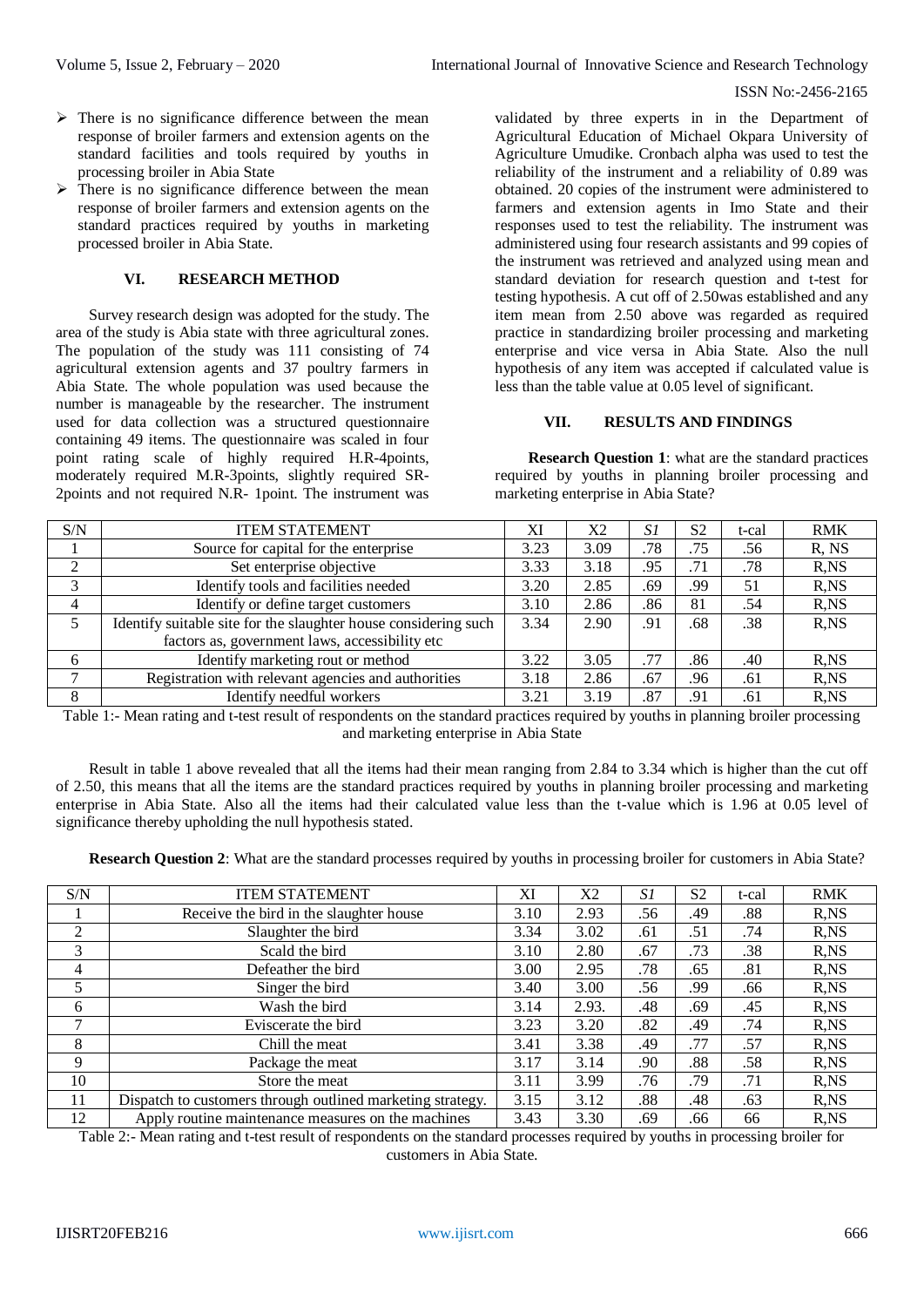The result presented in table 2 above proves that all the items had their mean ranging from 2.80 to 3.99, this shows that all the items had their mean above the cutoff point, meaning that all the items are the standard processes required by the youths in processing broiler for customers in Abia State. Also all the items had their calculated value less than the t-value which is 1.96 at 0.05 level of significance thereby upholding the null hypothesis stated.

| <b>Research Question 3:</b> what are the standard facilities and tools required by youths in processing broiler in Abia State? |  |  |
|--------------------------------------------------------------------------------------------------------------------------------|--|--|
|--------------------------------------------------------------------------------------------------------------------------------|--|--|

| S/N            | <b>ITEM STATEMENT</b>                                  | XI   | X2   | S1  | S <sub>2</sub> | t-cal | <b>RMK</b> |
|----------------|--------------------------------------------------------|------|------|-----|----------------|-------|------------|
| 1              | Cone killing stand                                     | 3.33 | 3.22 | .66 | .50            | .61   | R,NS       |
| $\overline{2}$ | Stunning/Sticking knife                                | 3.21 | 3.17 | .57 | .49            | .76   | $R$ , $NS$ |
| 3              | Dry plucking machine                                   | 3.44 | 3.41 | .43 | .57            | .93   | R, NS      |
| 4              | Holding table                                          | 3.23 | 3.18 | .78 | .66            | .81   | R, NS      |
| 5              | Feather bins                                           | 3.19 | 3.11 | .83 | .58            | .64   | R, NS      |
| 6              | Mobile racks                                           | 3.41 | 3.35 | .54 | .63            | .89   | R, NS      |
| $\overline{7}$ | Wash hand basin                                        | 3.12 | 3.10 | .65 | .65            | .70   | R, NS      |
| 8              | Scale                                                  | 3.54 | 3.42 | .44 | .78            | .59   | R, NS      |
| 9              | Cleaning equipment/hose lines (High pressure power     | 2.98 | 2.60 | .68 | .77            | .86   | R, NS      |
|                | washer)                                                |      |      |     |                |       |            |
| 10             | Insect electrocutors                                   | 3.23 | 3.20 | .76 | .49            | .67   | $R$ , $NS$ |
| 11             | <b>Electrical fittings</b>                             | 3.24 | 3.21 | .43 | .48            | .82   | R, NS      |
| 12             | Drainage fitting                                       | 3.40 | 3.35 | .55 | .76            | .90   | R, NS      |
| 13             | Ceiling fan                                            | 3.54 | 3.40 | .87 | .54            | .55   | R, NS      |
| 14             | Office equipment: Desk, table, chairs, filing cabinet, | 2.98 | 2.79 | .69 | .81            | .61   | R, NS      |
|                | telephone etc                                          |      |      |     |                |       |            |
| 15             | Changing room equipment: Lockers, benches, sanitary    | 3.11 | 3.08 | .64 | .62            | .59   | R, NS      |
|                | ware, showers etc                                      |      |      |     |                |       |            |
| 16             | Laundry equipment: Sink, cupboard, clothes lines etc   | 3.18 | 3.16 | .66 | .55            | .67   | R, NS      |
| 17             | Boot wash                                              | 3.34 | 3.10 | .49 | .34            | .98   | R, NS      |

Table 3:- Mean rating and t-test result of respondents on the standard facilities and tools required by youths in processing broiler for customers in Abia State

Data presented in table 3 above shows that all the items had their mean values below the cut off which proves that all the items are the standard facilities and tool required in broiler processing in Abia State. Also all the items had their calculated value less than the t-value which is 1.96 at 0.05 level of significance thereby upholding the null hypothesis stated.

**Research Question 4**: what are the standard practices required by youths in marketing broilers in Abia State?

| S/N            | <b>ITEM STATEMENT</b>                                        | XI   | X <sub>2</sub> | S1  | S <sub>2</sub> | t-cal | <b>RMK</b> |
|----------------|--------------------------------------------------------------|------|----------------|-----|----------------|-------|------------|
|                | Choose either to sale through mobile refrigerators, shop     | 3.34 | 3.30           | .45 | .43            | .77   | R, NS      |
|                | stalls etc                                                   |      |                |     |                |       |            |
| 2              | Carry out market survey to find out current prices           | 3.11 | 2.92           | .56 | .67            | .58   | $R$ , $NS$ |
| 3              | Transport product to marketing points such as festive        | 3.92 | 3.80           | .67 | .88            | .78   | $R$ , NS   |
|                | centers, hotels, restaurants or to contracted customers      |      |                |     |                |       |            |
| $\overline{4}$ | Advertise the product                                        | 3.49 | 3.45           | .71 | .56            | .93   | $R$ , $NS$ |
| 5              | Keep adequate sales record                                   | 3.61 | 3.55           | .66 | .82            | .77   | $R$ , $NS$ |
| 6              | Supply product to special orders                             | 3.23 | 3.16           | .58 | .56            | .84   | R, NS      |
| 7              | Negotiate with retail buyers                                 | 3.41 | 3.36           | .77 | .61            | .78   | $R$ , $NS$ |
| 8              | Develop good communication with the customer                 | 3.56 | 3.44           | .55 | .67            | .75   | $R$ , $NS$ |
| 9              | Deliver chicken to customers only in well packed form        | 3.32 | 3.29           | .68 | .78            | .96   | R,NS       |
|                | either in the refrigerator or in coolers                     |      |                |     |                |       |            |
| 10             | Label all meats to be delivered to respective customers in   | 3.22 | 3.18           | .73 | .56            | .99   | R,NS       |
|                | their respective packages                                    |      |                |     |                |       |            |
| 11             | Properly label all product packages with the enterprise name | 3.35 | 3.20           | .61 | .48            | .77   | $R$ , $NS$ |
|                | and registration number, production date and expiration      |      |                |     |                |       |            |
|                | date                                                         |      |                |     |                |       |            |
| 12             | Receive cash from buyers upon price agreement                | 3.12 | 3.08           | .81 | .54            | .89   | R.NS       |

Table 4:- Mean rating and t-test result of respondents on the standard practices required by youths in marketing of processed broiler in Abia State.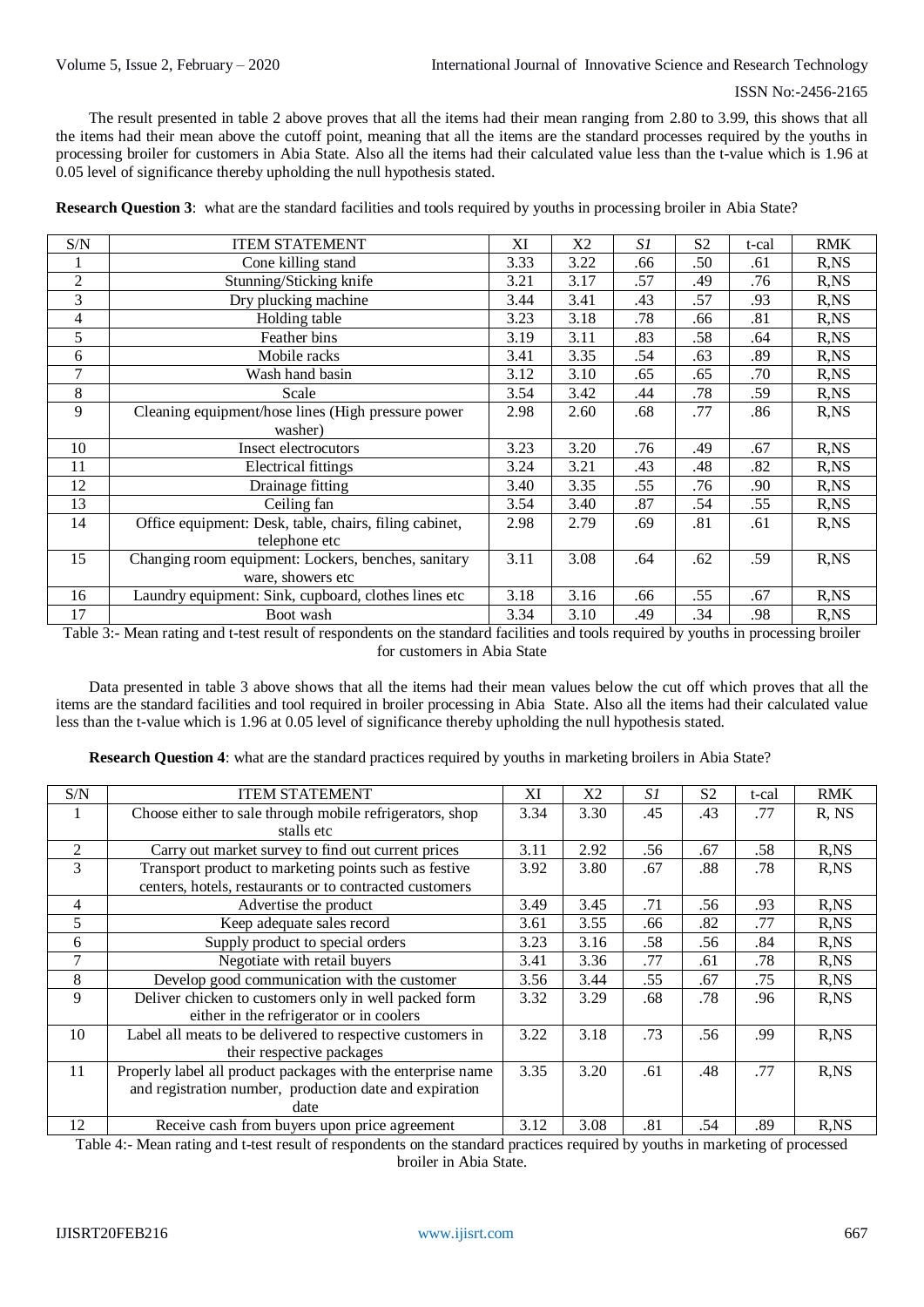Data presented in Table 4 above shows that all the items had their mean ranging from 2.92 to 3.92, this is above the cutoff point. This means that all the items are the standard practices required by youths in marketing processed broiler in Abia State. Also all the items had their calculated value less than the t-value which is 1.96 at 0.05 level of significance thereby upholding the null hypothesis stated.

# **VIII. DISCUSSION OF THE FINDINGS**

The findings of the study on the standard practices required by youths in planning for broiler processing and marketing enterprise is in line with the findings of Jenifer *et al* (2009) who identified that standard broiler processing enterprise planning practice involves identification of suitable sites for the slaughter house, identification of possible customers, setting enterprise objectives, sourcing capital, identifying tools and facilities necessary to set up the enterprise among others. The findings are also in keeping with Eze, Anyiro and Chukwu (2012) who found that planning is fundamental to ensuring technical efficiency in broiler production enterprise.

The findings of the study on the standard processes required in processing broilers for customers are in line with the recommendations of SAPA (2012)**,** that standard broiler processing involves reception, slaughter, scalding, defeathering, singering, washing, eviscering, chilling, packing, storage and dispatch. FAO (2016) was also in keeping with the findings of theis study when they opined that modern abattoir broiler processing is almost generally automatic, in large and medium scale processing; the bird is hung upside down by the leg from an overhead conveyor which further carries them to a highly organized processing system, they are electronically stunned, killed, scaled and defeathered by machine

The findings of the study on the standard facilities and tools required in the processing of broiler in Abia State are in line with SAPA (2012) who outlined the standard instruments and facilities utilized in broiler processing to include Cone killing stand, Stunning/Sticking knife, Dry plucking machine, Holding table Feather bins , Mobile racks etc.

The findings of the study on the standard practices required by youths in marketing of processed broiler are in line with SAPA (2012 who found that refrigerated products are usually displayed in the shops and in other retail units. The sales in mobile refrigerators are also recommended by FAO (2016). Product are exchanged for cash at the point of sale but the processor may reach supply agreement with other enterprise that utilize broiler products such as restaurants, hotels, festive centers etc. in developed countries.

#### **IX. RECOMMENDATIONS**

Based on the result of the data presented and analyzed, the following recommendations were made by the researcher

- 1. That skill acquisition centers be established in Abia State where the youths who can not afford formal schools can attend to improve on their broiler processing enterprise.
- 2. That the identified standard practices be used to form training module for youths in Abia State skill acquisition centers
- 3. On the job training programs such as workshops or seminars be organized for poultry farmers in order for them to improve on their business enterprise.
- 4. Schools should build the identified standards into the curriculum of animal husbandry so that the graduates can be up to date on broiler processing best practices
- 5. Government should try to assist in providing the standard facilities and tools through the schools, skill centers, farmers cooperatives etc to further fine-tune and encourage broiler processing and marketing enterprise to the required standard.

#### **X. CONCLUSION**

Based on the findings made on the study, the researcher concluded that

- 1. There are 8 standard practices required by youths in broiler processing and marketing enterprise in Abia State.
- 2. There are 12 standard processes required by youths in processing broiler for the customers in Abia State.
- 3. There are 17 standard facilities and tools required in processing of broiler in Abia State.
- 4. There are 12 standard practices required by youths in marketing processed broiler in Abia State.

There are therefore 49 practices required by youths in standardizing broiler processing and marketing enterprise in Abia State.

#### **REFERENCES**

- [1]. (AICP) (2008). *Development of Live Bird Markets in Nigeria, Avian Influenza Control Project*. Consultant Report to Animal Health Component of the Avian Influenza Control and Human Pandemic Preparedness and Response Project, Abuja. Pp 10-50.
- [2]. Abdullahi, MI, Oguntunde O & Habib AG (2009). Knowledge, attitudes, and practices of avian influenza among poultry traders in Nigeria. *The Internet Journal of Infectious Diseases, 8* (2) 32-43.
- [3]. Aboaba, O.O and Smith S.I (2005). Occurrence of Campylobacter species in poultry farms in Lagos area of Nigeria. *Journal of Environmental Biology, 26*( 2): 403-408.